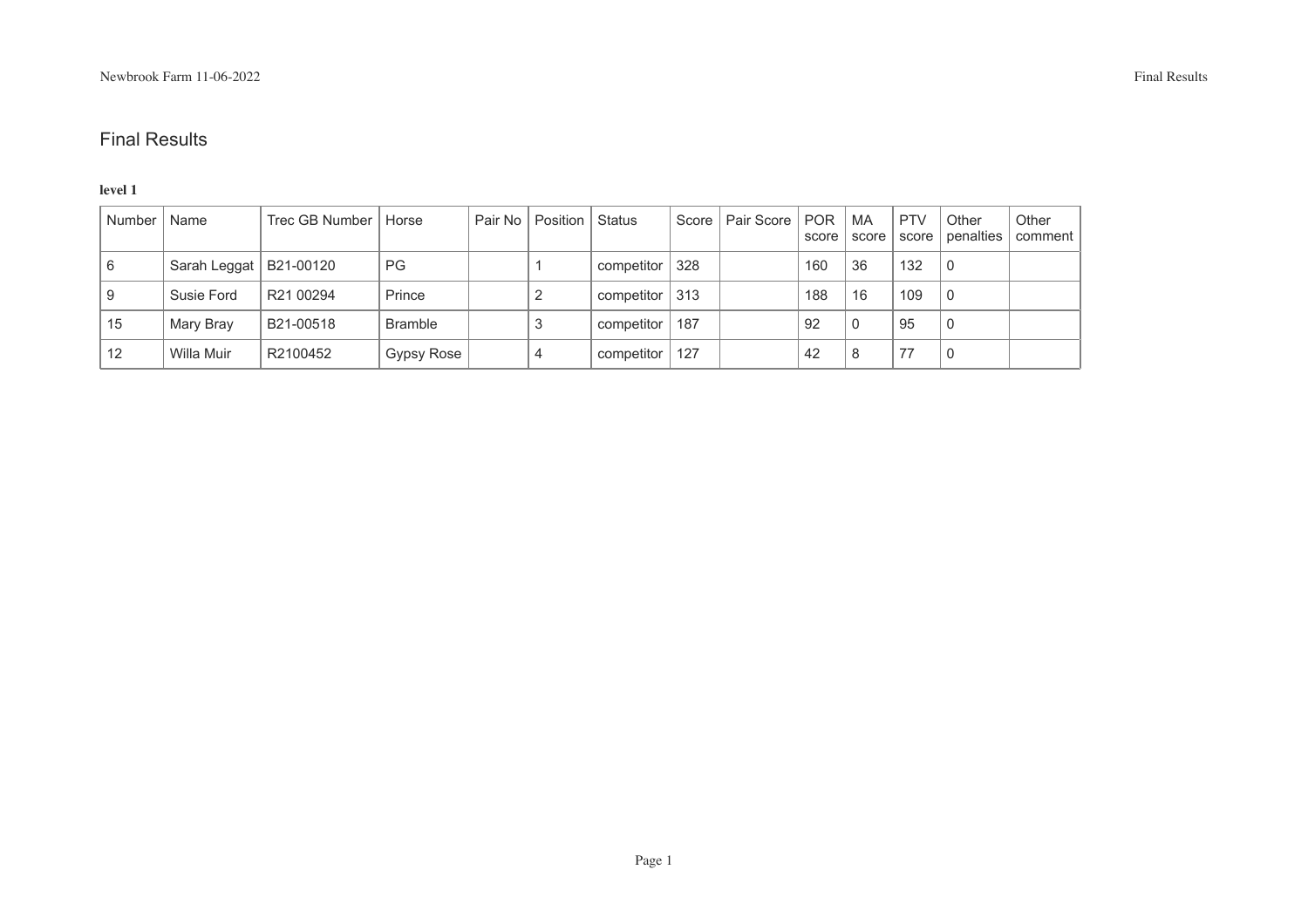### **level 1 pairs**

| Number      | Name                     | <b>Trec GB Number</b> | Horse                                | Pair No | Position | <b>Status</b> | Score | Pair Score | <b>POR</b><br>score | <b>MA</b><br>score | <b>PTV</b><br>score | Other<br>penalties | Other<br>comment |
|-------------|--------------------------|-----------------------|--------------------------------------|---------|----------|---------------|-------|------------|---------------------|--------------------|---------------------|--------------------|------------------|
| 13          | Hannah Groombridge       | B21-01784             | Landenstown Lad                      | 105     |          | competitor    | 400   | 747        | 227                 | 48                 | 125                 | 0                  |                  |
| 14          | Lydia Thomas             | B21-01616             | Just For Me                          | 105     |          | competitor    | 347   | 747        | 227                 | 10                 | 110                 | $\mathbf 0$        |                  |
| $\mathbf 1$ | Jo Boraston              | B21-00010             | Melody (full name<br>Deshure Melody) | 101     | 2        | competitor    | 318   | 701        | 210                 | 3                  | 105                 | $\mathbf 0$        |                  |
| 2           | Helen Brophy             | B21-00429             | Emma                                 | 101     | 2        | competitor    | 383   | 701        | 210                 | 44                 | 129                 | $\mathbf 0$        |                  |
| 4           | Cilla Claxton            |                       | Spot                                 | 102     | 3        | competitor    | 270   | 533        | 147                 | $\overline{2}$     | 121                 | $\mathbf 0$        |                  |
| 5           | Caroline Richardson      | R1901363              | Mojo                                 | 102     | 3        | competitor    | 263   | 533        | 147                 | 12                 | 104                 | $\mathbf 0$        |                  |
| 22          | Alex Baldwin             | R21-01747             | Juno                                 | 109     | 4        | competitor    | 243   | 512        | 160                 | $\mathbf 0$        | 83                  | 0                  |                  |
| 23          | Erin Baldwin             | B21-01741             | Hopscotch                            | 109     | 4        | competitor    | 269   | 512        | 160                 | $\mathbf 0$        | 109                 | $\mathbf 0$        |                  |
| 18          | <b>Caroline Pederick</b> | B20-01534             | Cherokee Gold                        | 107     | 5        | competitor    | 240   | 493        | 145                 | $\mathbf 0$        | 95                  | 0                  |                  |
| 19          | Sally Ashwin             |                       | <b>Buttondown Mr Muppet</b>          | 107     | 5        | competitor    | 253   | 493        | 145                 | 8                  | 100                 | $\mathbf 0$        |                  |
| 20          | Juliet Butler            |                       | Oliver                               | 108     | 6        | competitor    | 255   | 492        | 143                 | 14                 | 98                  | 0                  |                  |
| 21          | Louise Carter            |                       | Jack                                 | 108     | 6        | competitor    | 237   | 492        | 143                 | 5                  | 89                  | 0                  |                  |
| 11          | <b>Tessa Baylis</b>      | B20-00114             | Llewis                               | 103     | 7        | competitor    | 226   | 322        | 47                  | 34                 | 145                 | 0                  |                  |
| 17          | Katie Briscoe            |                       | Merlin                               | 103     | 7        | competitor    | 96    | 322        | 47                  | 0                  | 49                  | 0                  |                  |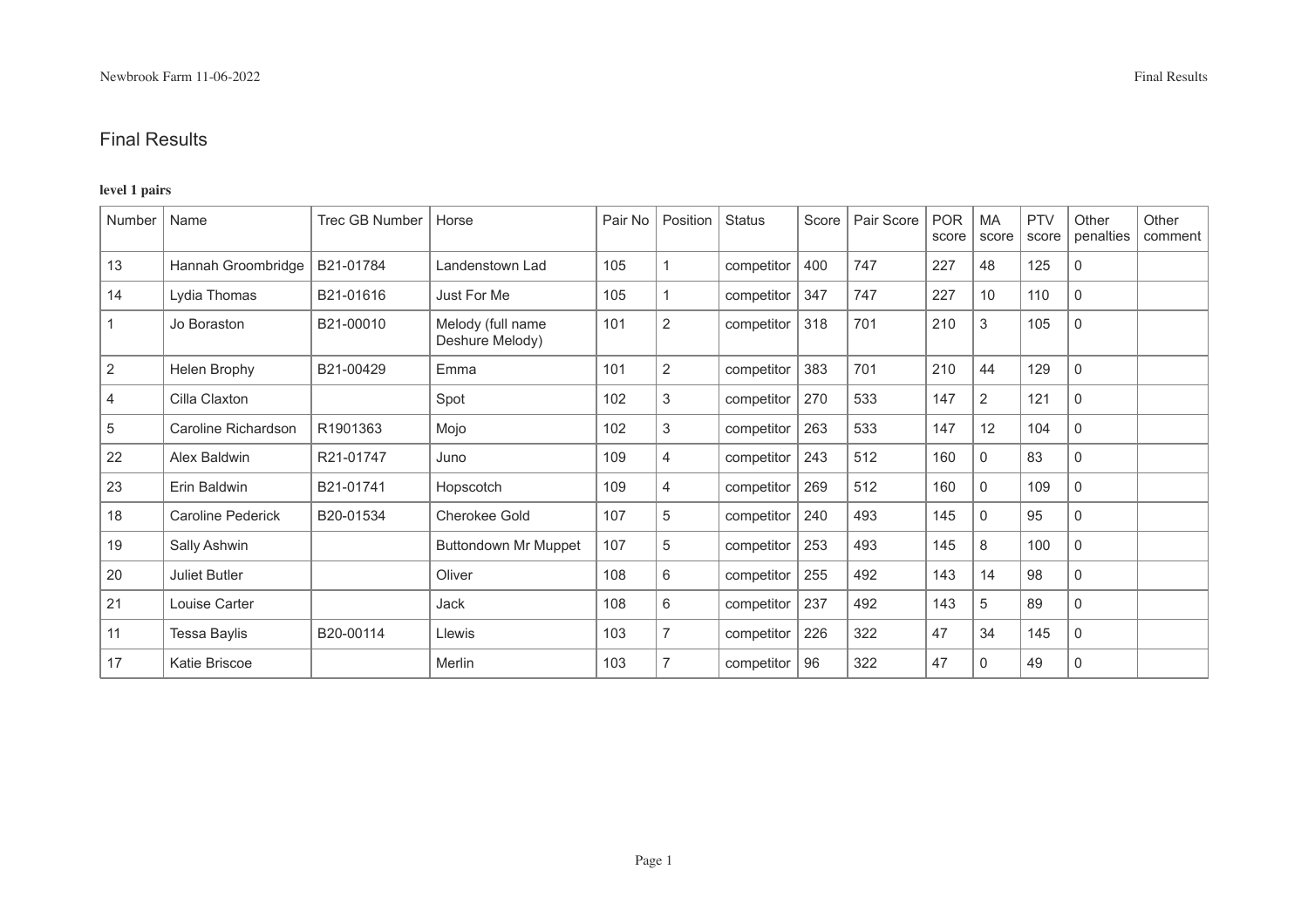#### **level 2**

| Number | Name              | Trec GB<br><b>Number</b> | Horse                | Pair<br>No | Position       | Status     | Score | Pair<br>Score | <b>POR</b><br>score | <b>MA</b><br>score | <b>PTV</b><br>score | Other<br>penalties | Other<br>comment             |
|--------|-------------------|--------------------------|----------------------|------------|----------------|------------|-------|---------------|---------------------|--------------------|---------------------|--------------------|------------------------------|
| 43     | Catherine<br>Hoyt | R21-00755                | Elliana              |            |                | competitor | 291   |               | 139                 | 13                 | 139                 | 0                  |                              |
| 49     | Martina<br>Kasar  | B1801533                 | Caletto              |            | $\overline{2}$ | competitor | 260   |               | 93                  | 40                 | 107                 | 20                 | Long Barrow route adjustment |
| 52     | Sharon<br>Petchey |                          | <b>Dixie</b>         |            | 3              | competitor | 252   |               | 168                 | $\mathbf{0}$       | 84                  | 0                  |                              |
| 46     | Lesley<br>Lewis   | R21-01532                | Ffynnoncadno<br>Sofi |            | $\overline{4}$ | competitor | 135   |               | 17                  | 0                  | 98                  | 20                 | Long Barrow route adjustment |
| 55     | Vicki Glynn       | R00086                   | <b>Red Rock</b>      |            | 5              | competitor | 117   |               | 79                  | 38                 | $\Omega$            | $\mathbf 0$        |                              |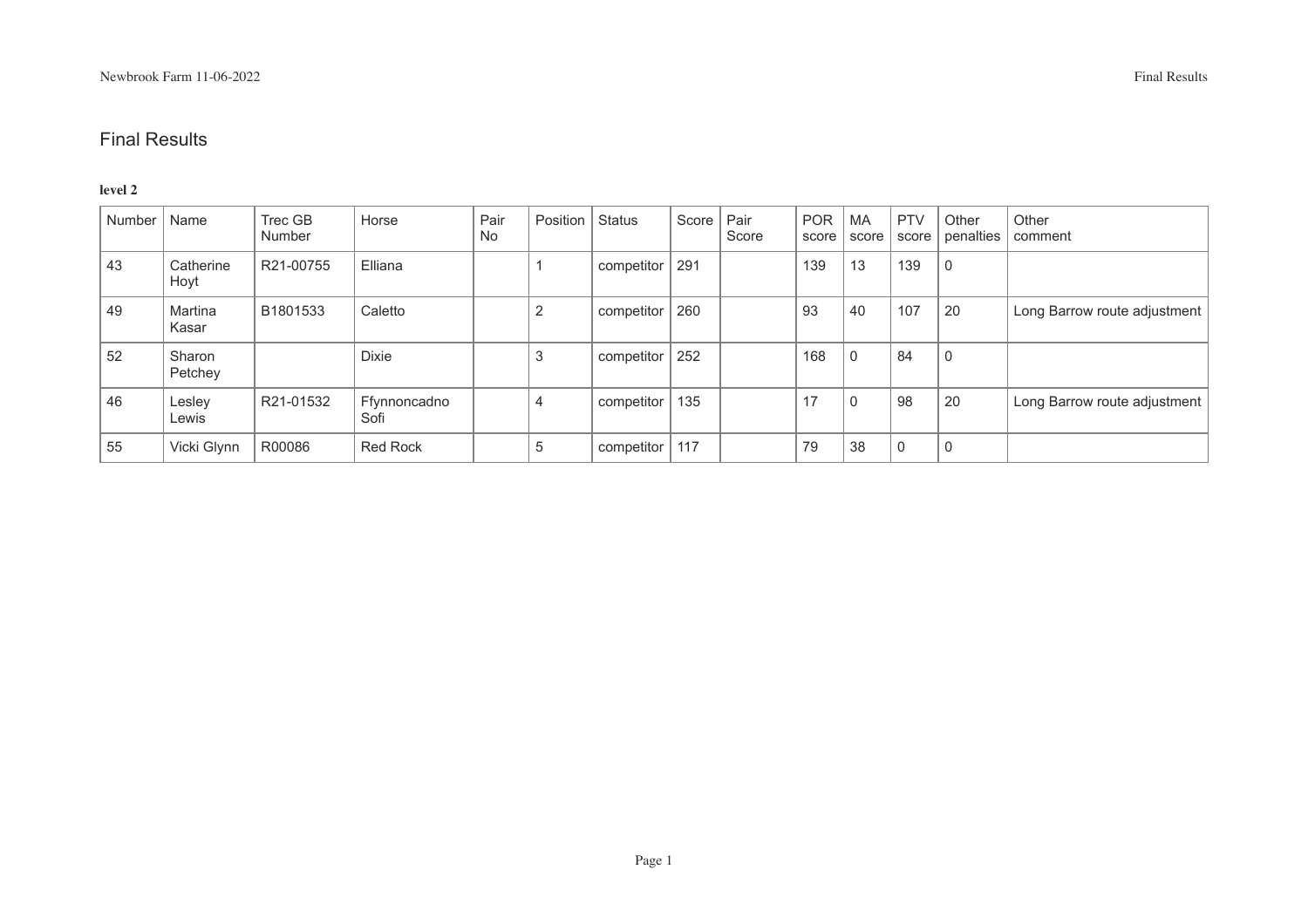### **level 2 pairs**

| Number | Name                     | <b>Trec GB</b><br>Number | Horse                | Pair<br>No | Position       | <b>Status</b>    | Score   Pair | Score | <b>POR</b><br>score | MA<br>score | <b>PTV</b><br>score | Other<br>penalties | Other<br>comment                                                            |
|--------|--------------------------|--------------------------|----------------------|------------|----------------|------------------|--------------|-------|---------------------|-------------|---------------------|--------------------|-----------------------------------------------------------------------------|
| 41     | Amanda<br>Aldridge       | B21 00995                | Amanda<br>Aldridge   | 201        |                | competitor       | 278          | 611   | 189                 | 5           | 84                  | $\mathbf 0$        |                                                                             |
| 42     | Donna<br>Sharp           | R21-01051                | Glantrasna<br>Carrig | 201        |                | competitor       | 333          | 611   | 189                 | 22          | 122                 | $\mathbf 0$        |                                                                             |
| 50     | Kay Kitson               | R21 00061                | <b>Skelton Tara</b>  | 204        | 2              | competitor       | 306          | 610   | 129                 | 36          | 121                 | 20                 | Long Barrow route adjustment                                                |
| 51     | Wendy<br><b>Neath</b>    | B 0257                   | Rocco                | 204        | $\overline{2}$ | competitor       | 304          | 610   | 129                 | 43          | 112                 | 20                 | Long Barrow route adjustment                                                |
| 53     | Yvonne<br>Allen          | R20-01447                | Diamond<br>Geezer    | 205        | $\mathfrak{S}$ | competitor       | 292          | 555   | 127                 | 18          | 127                 | 20                 | Long Barrow route adjustment                                                |
| 54     | Ros Jones                |                          | Monkey               | 205        | $\mathbf{3}$   | competitor       | 263          | 555   | 127                 | 24          | 92                  | 20                 | Long Barrow route adjustment                                                |
| 47     | Frances<br>Huckle        | B21-00896                | Milo                 | 203        | $\overline{4}$ | competitor       | 222          | 456   | 83                  | 8           | 111                 | 20                 | Long Barrow route adjustment                                                |
| 48     | Melanie<br><b>Bowers</b> | R21-00342                | <b>Blinker</b>       | 203        | $\overline{4}$ | competitor       | 234          | 456   | 53                  | 30          | 131                 | 20                 | Long Barrow route adjustment                                                |
| 44     | Angela<br>Percival       |                          | <b>CF Bluebell</b>   | 202        | 5              | competitor       | 160          | 236   | 8                   | 30          | 102                 | 20                 | Long Barrow route adjustment                                                |
| 45     | Elaine<br>Booth          |                          | Najmeh bint<br>Kray  | 202        | 5              | competitor       | 76           | 236   | 8                   | $\mathbf 0$ | 48                  | 20                 | Long Barrow route adjustment                                                |
| 56     | Lisa Geer                | R21-00007                | Rosie                | 206        |                | hors<br>concours | 202          | 277   | 45                  | 45          | 92                  | 20                 | Long Barrow route adjustment.<br>Hors Concours after POR split<br>with pair |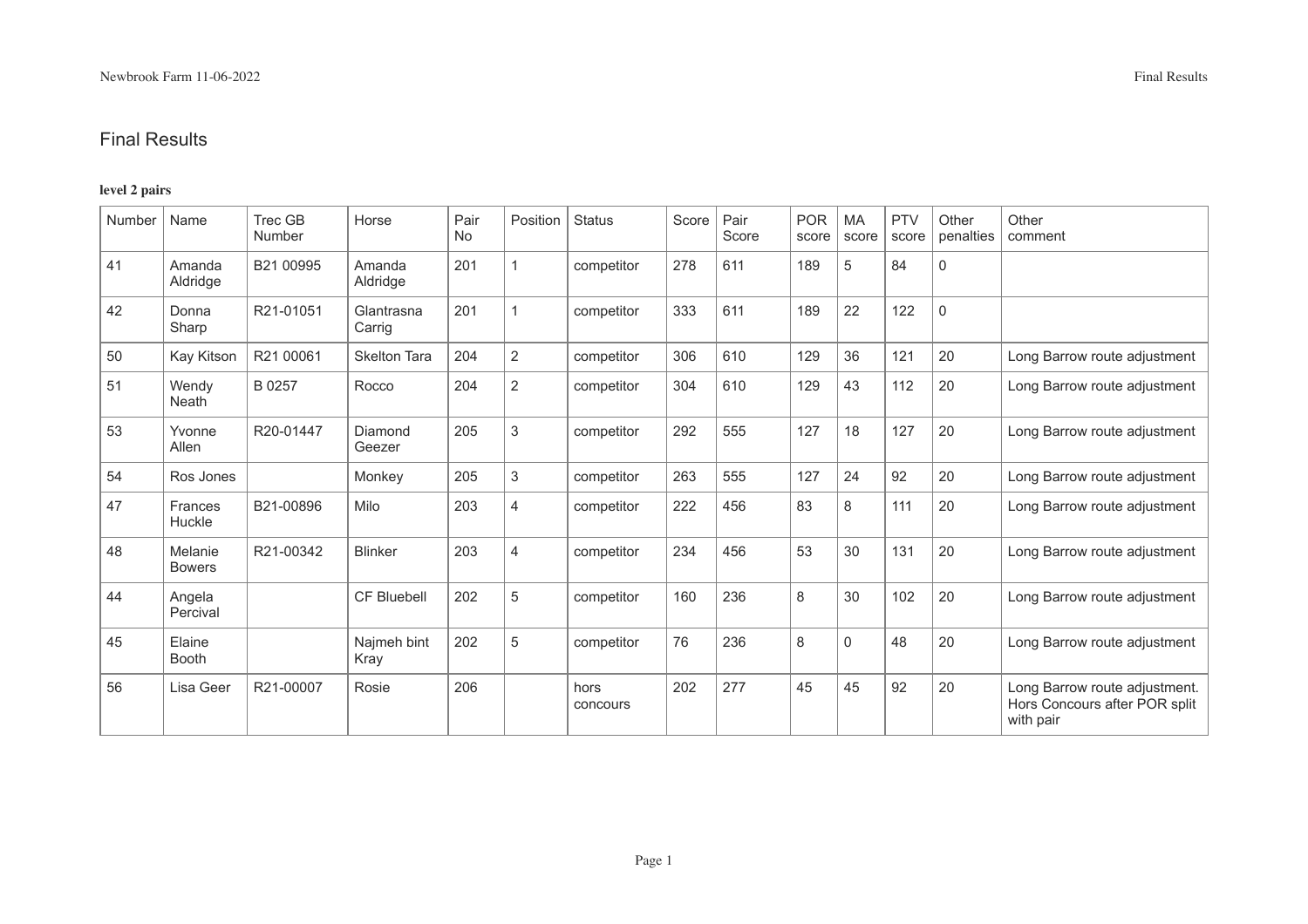| Number | Name                       | Trec GB<br>Number | Horse          |     | Pair No   Position | Status           | Score | Pair Score   POR  | score | ' MA<br>' score | <b>PTV</b><br>score | Other | Other<br>penalties   comment                                                |
|--------|----------------------------|-------------------|----------------|-----|--------------------|------------------|-------|-------------------|-------|-----------------|---------------------|-------|-----------------------------------------------------------------------------|
| 57     | Kathleen<br><b>Botting</b> | B21-01530         | Green<br>Earth | 206 |                    | hors<br>concours | 75    | 277<br>$\epsilon$ | 55    |                 |                     | 20    | Long Barrow route adjustment.<br>Hors Concours after POR split with<br>pair |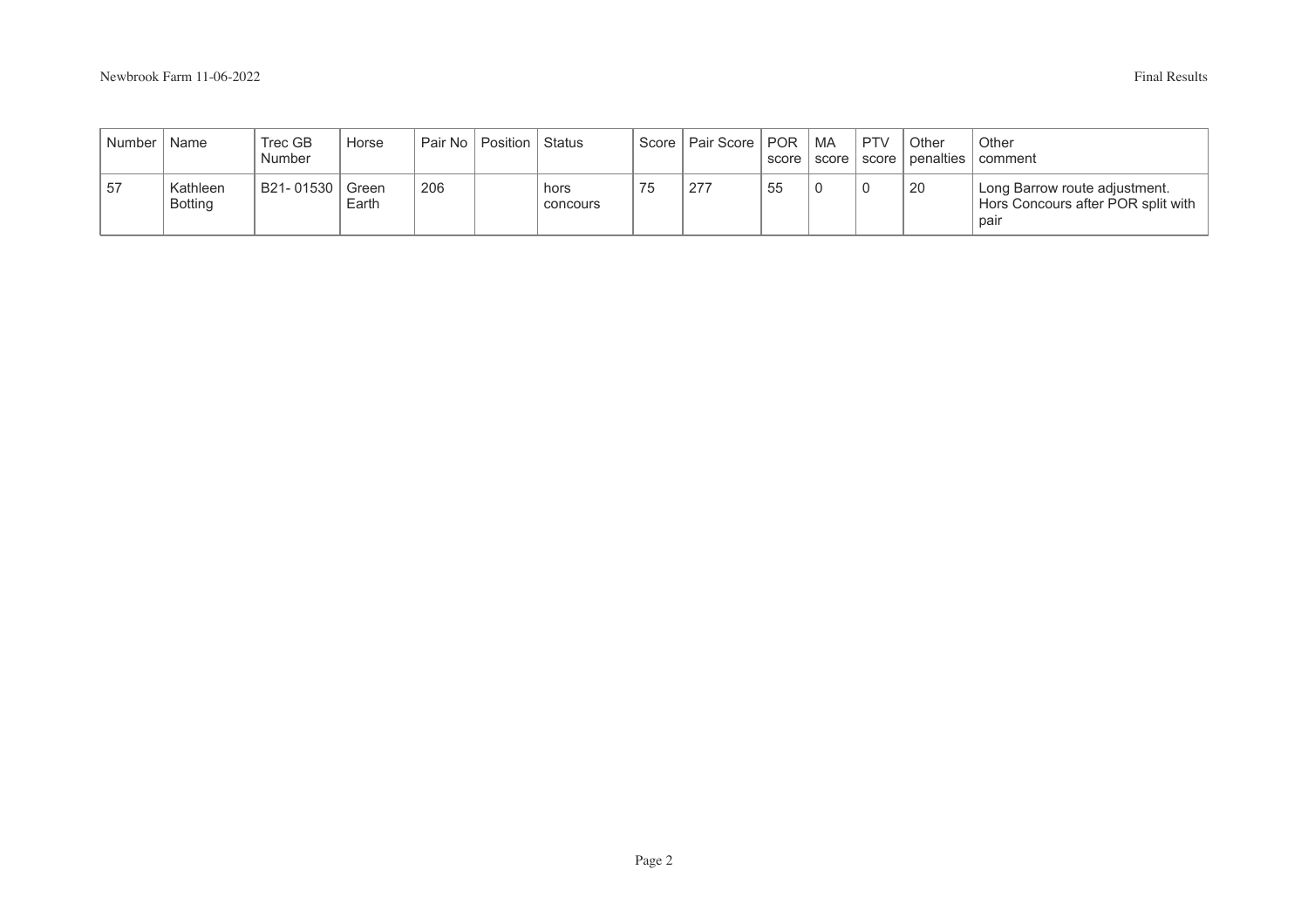#### **level 2a**

| Number | Name                | Trec GB<br>Number | Horse                                | Pair<br><b>No</b> | Position | <b>Status</b> | Score | Pair<br>Score | <b>POR</b><br>score | <b>MA</b><br>score | <b>PTV</b><br>score | Other<br>penalties | Other<br>comment             |
|--------|---------------------|-------------------|--------------------------------------|-------------------|----------|---------------|-------|---------------|---------------------|--------------------|---------------------|--------------------|------------------------------|
| 76     | Faith<br>Anderson   | R21-00617         | Indigo                               |                   |          | competitor    | 345   |               | 164                 | 29                 | 152                 | 0                  |                              |
| 73     | Eleanor<br>Prescott | B21-01358         | Raiden                               |                   | 2        | competitor    | 295   |               | 173                 | 4                  | 118                 | $\mathbf 0$        |                              |
| 82     | Joanna<br>Messenger | B21-00210         | Stella                               |                   | 3        | competitor    | 258   |               | 127                 | 5                  | 106                 | 20                 | Long Barrow route adjustment |
| 88     | Sian Griffiths      | B21-00401         | <b>Barbara</b>                       |                   | 4        | competitor    | 257   |               | 50                  | 46                 | 141                 | 20                 | Long Barrow route adjustment |
| 79     | Heather<br>McLeod   | R <sub>547</sub>  | Claypark Mr<br>Podd                  |                   | 5        | competitor    | 226   |               | 154                 | 52                 | $\Omega$            | 20                 | Long Barrow route adjustment |
| 85     | <b>Kirsty Adams</b> | R21-00902         | Dougal<br>(Randalstown)<br>Guinness) |                   | 6        | competitor    | 213   |               | 89                  | 30                 | 74                  | 20                 | Long Barrow route adjustment |